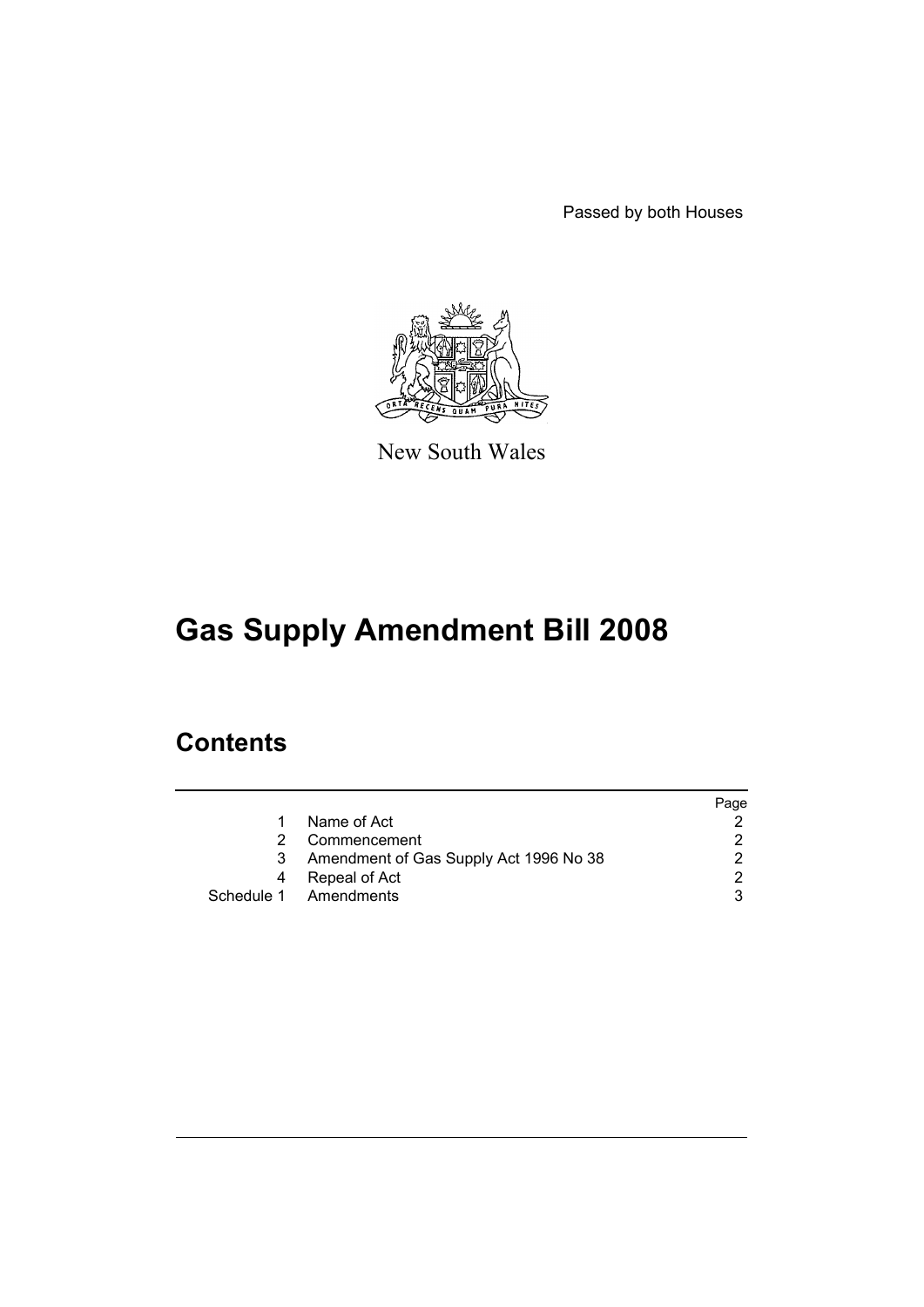*I certify that this PUBLIC BILL, which originated in the LEGISLATIVE COUNCIL, has finally passed the LEGISLATIVE COUNCIL and the LEGISLATIVE ASSEMBLY of NEW SOUTH WALES.*

*Legislative Council 2008* *Clerk of the Parliaments*



New South Wales

## **Gas Supply Amendment Bill 2008**

Act No , 2008

An Act to amend the *Gas Supply Act 1996* with respect to ensuring the continuity of supply of natural gas to customers; and for other purposes.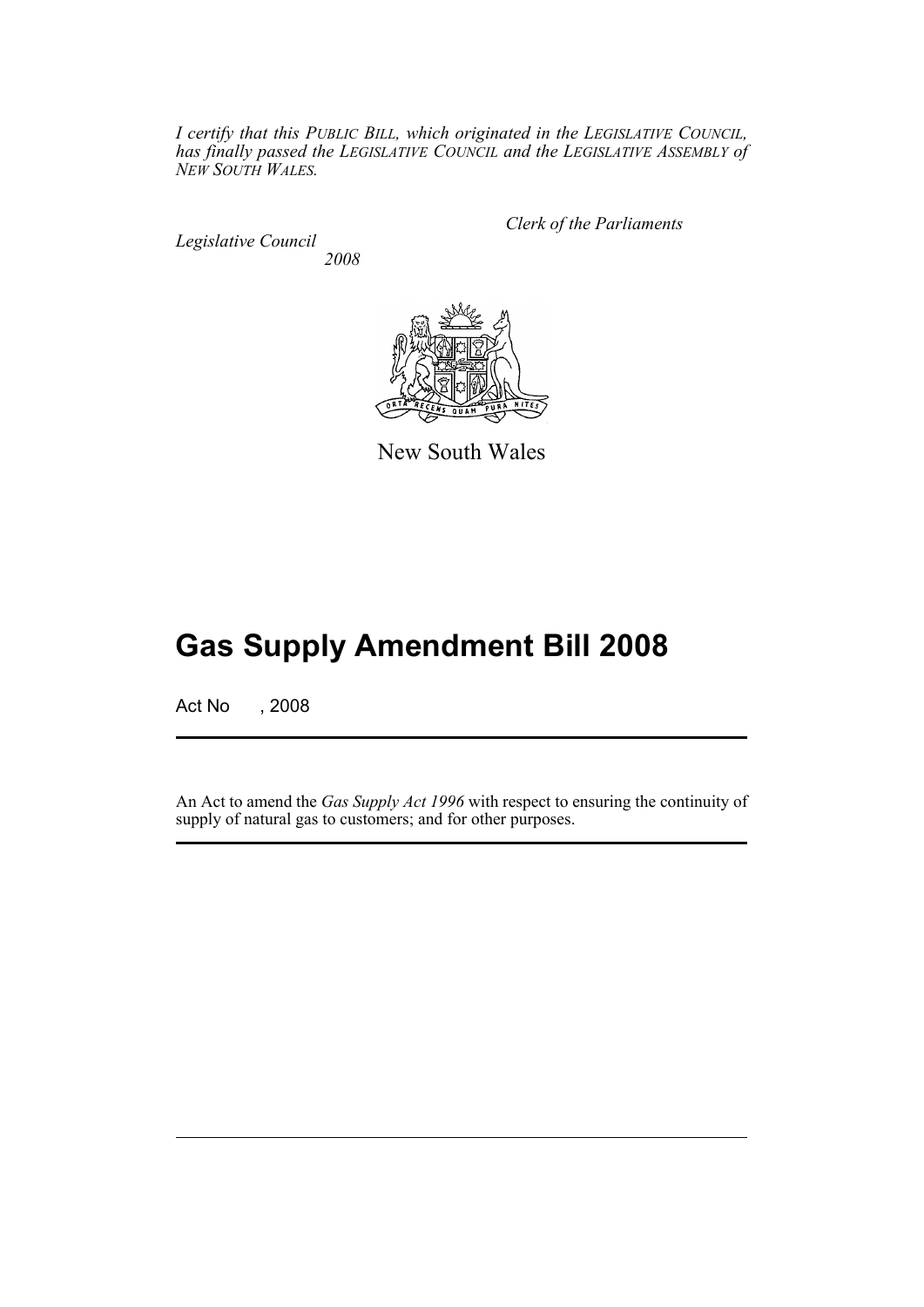#### <span id="page-2-0"></span>**The Legislature of New South Wales enacts:**

#### **1 Name of Act**

This Act is the *Gas Supply Amendment Act 2008*.

### <span id="page-2-1"></span>**2 Commencement**

This Act commences on the date of assent to this Act.

### <span id="page-2-2"></span>**3 Amendment of Gas Supply Act 1996 No 38**

The *Gas Supply Act 1996* is amended as set out in Schedule 1.

#### <span id="page-2-3"></span>**4 Repeal of Act**

- (1) This Act is repealed on the day following the day on which this Act commences.
- (2) The repeal of this Act does not, because of the operation of section 30 of the *Interpretation Act 1987*, affect any amendment made by this Act.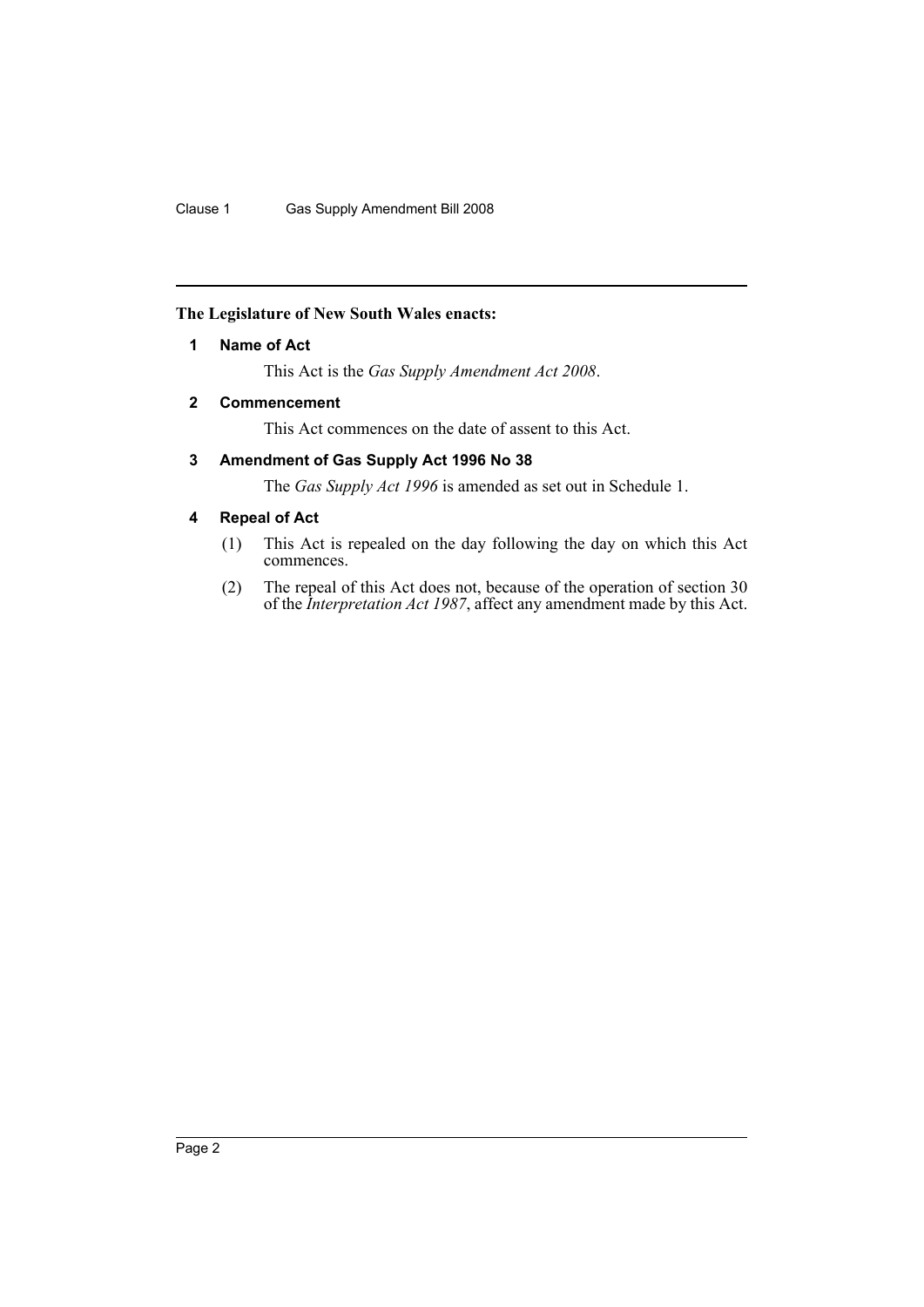Amendments **Amendments** Schedule 1

## <span id="page-3-0"></span>**Schedule 1 Amendments**

(Section 3)

## **[1] Section 2 Commencement**

Omit section 2 (2).

#### **[2] Section 3 Objects**

Insert after section 3 (1) (b):

(b1) to facilitate the continuity of supply of natural gas to customers,

#### **[3] Part 2A**

Insert "**wholesale and**" after "**gas**" in the heading to the Part.

#### **[4] Section 33K Market operations rules**

Insert after section 33K (1) (d):

(d1) the establishment and operation of a wholesale natural gas market scheme, to ensure the continuity of supply of natural gas to customers, that will apply to the owners and operators of natural gas transmission pipelines, shippers of natural gas and authorised reticulators and suppliers,

#### **[5] Section 33K (2A)**

Insert after section 33K (2):

- (2A) Rules referred to in subsection (1) (d1) may make provision for or with respect to the following:
	- (a) interruptions to the supply of natural gas in circumstances specified in the rules,
	- (b) the functions of the scheme regulator (being the person identified as such by the rules) with respect to ensuring compliance with the rules, including:
		- (i) the power to make orders against the owners and operators of natural gas transmission pipelines, shippers of natural gas and authorised reticulators and suppliers (the *scheme participants*), and
		- (ii) the power to impose civil penalties of up to \$50,000 on scheme participants for failure to comply with the rules or any order of the scheme regulator,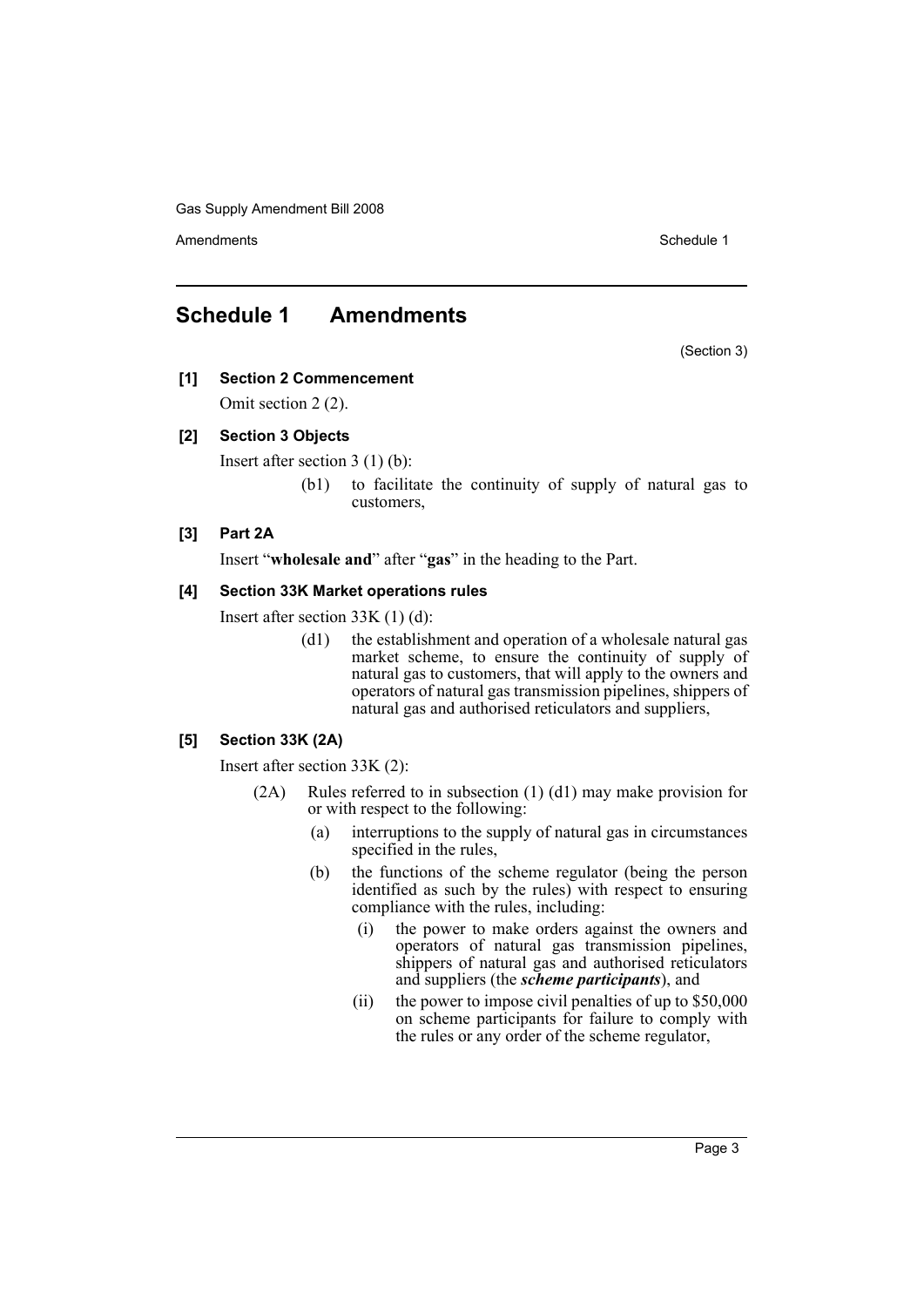Schedule 1 Amendments

(c) the costs payable by a scheme participant if the scheme regulator makes an order against the scheme participant or imposes a civil penalty on the scheme participant, and the recovery of any such costs or civil penalty.

#### **[6] Section 33K (5) (c)**

Omit "reticulator.".

Insert instead "reticulator, unless the rule is approved in respect of a matter referred to in subsection  $(1)$   $(d1)$ , and".

#### **[7] Section 33K (5) (d)**

Insert after section 33K (5) (c):

(d) the Minister must make available a copy of the rule on the internet site of the Department.

#### **[8] Section 33K (8)**

Insert after section 33K (7):

(8) In this section:

*natural gas transmission pipeline* means the gas pipes and associated equipment that are used to convey and control the conveyance of natural gas to distribution pipelines and to the premises of customers, but does not include:

- (a) any distribution pipeline (other than a pipeline that the regulations declare to be, or to form part of, a natural gas transmission pipeline), or
- (b) any gas installation, or
- (c) any gas pipe or associated equipment that is wholly situated on land owned by the person who owns or controls the gas pipe or equipment, or
- (d) any gas pipe or associated equipment that the regulations declare not to be, or not to form part of, a natural gas transmission pipeline.

*shipper of natural gas* means a person that purchases services with respect to the transmission of natural gas by way of a natural gas transmission pipeline from the owner or operator of the pipeline, whether or not the gas is transported for the person's own use.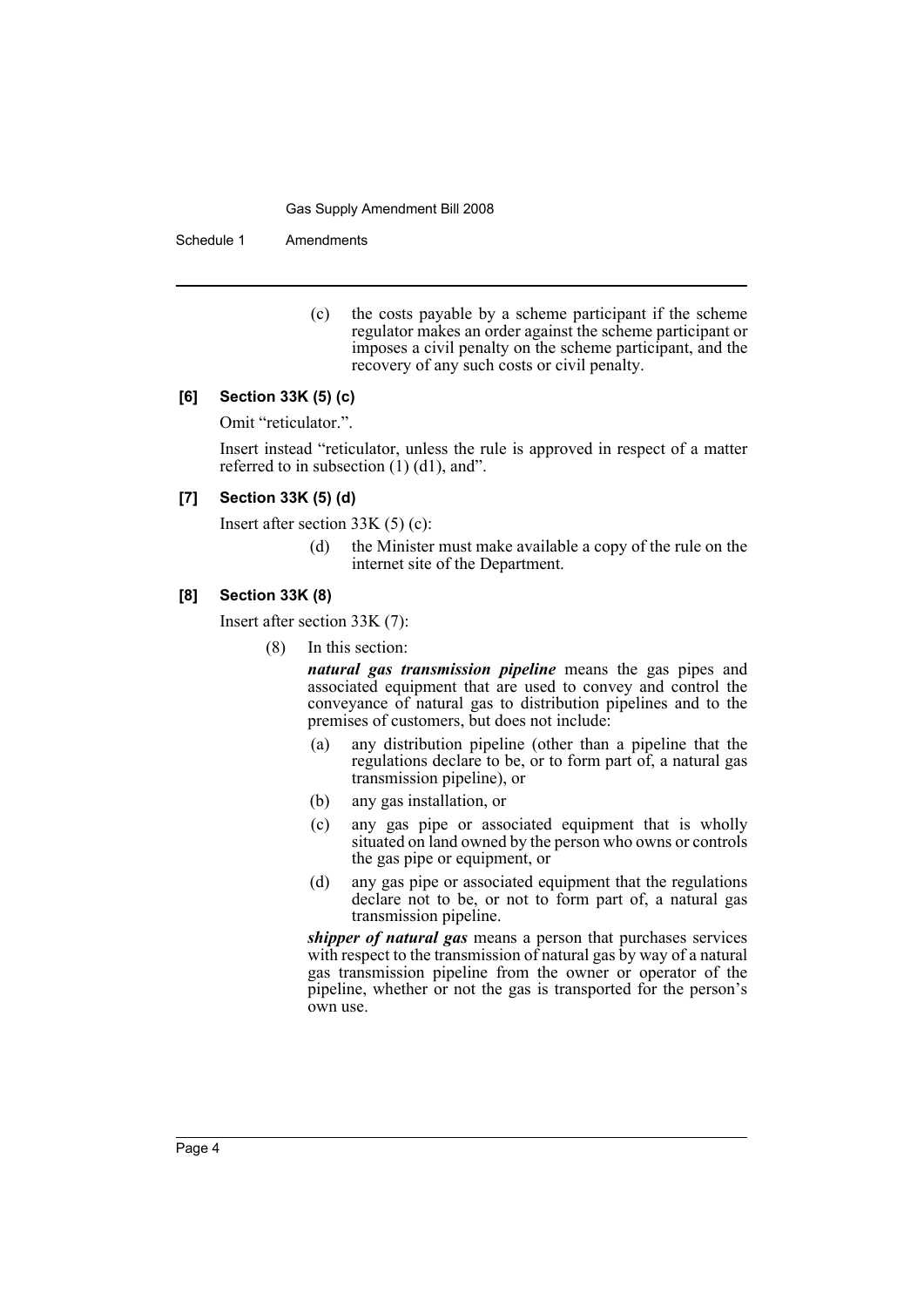Amendments **Amendments** Schedule 1

#### **[9] Section 33L Obligations under rules**

Insert after section 33L (4):

(5) A person may be convicted of an offence under this section even though that person may have been required to pay a civil penalty under market operations rules in respect of the same act or omission.

#### **[10] Section 33LA**

Insert after section 33L:

#### **33LA Civil liability of scheme operator under section 33K (1) (d1) rules**

- (1) The scheme operator, or an officer or employee of the scheme operator, does not incur any civil monetary liability for an act or omission in the exercise, or purported exercise, of a function of the scheme operator under the rules unless the act or omission is done or made in bad faith or through negligence.
- (2) The operator of a natural gas transmission pipeline, or an officer or employee of the operator, does not incur any civil monetary liability in respect of a disclosure of information to the scheme operator in compliance with, or in purported compliance with, a requirement under the rules unless the disclosure is made in bad faith or through negligence.
- (3) The civil monetary liability for an act or omission of a kind referred to in subsection  $(1)$ , or of a disclosure referred to in subsection (2), done or made through negligence may not exceed the maximum amount prescribed by the regulations.
- (4) For the purposes of subsection (3), the regulations may:
	- (a) prescribe maximum amounts that are limited in their application to persons, events, circumstances, losses or periods specified in the regulations, and
	- (b) prescribe maximum amounts that vary in their application according to the persons to whom or the events, circumstances, losses or periods to which they are expressed to apply, and
	- (c) prescribe the manner in which a maximum amount is to be divided amongst claimants.
- (5) The scheme operator may enter into an agreement with a person varying or excluding the operation of a provision of this section (other than subsection  $(\vec{6})$   $(b)$ ) and, to the extent of that agreement, that provision does not apply.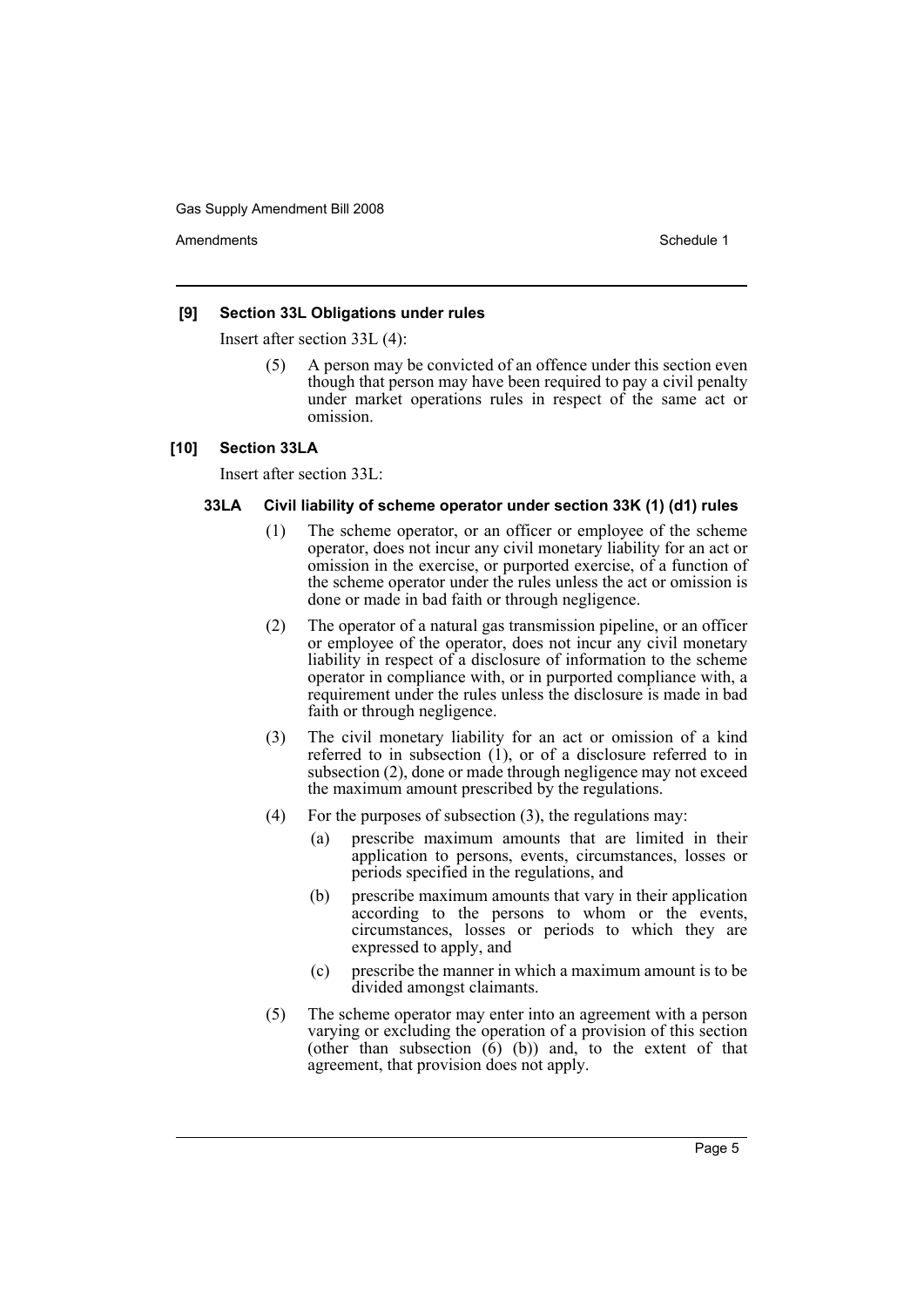Schedule 1 Amendments

- (6) This section does not apply to:
	- (a) any liability of an officer or employee of the scheme operator to the scheme operator, or
	- (b) any liability for death or bodily injury.
- (7) In this section:

*civil monetary liability* means liability to pay damages or compensation or any other amount in a civil proceeding, but does not include liability to pay a civil penalty under the rules or the costs of proceedings.

*rules* means the rules referred to in section 33K (1) (d1).

*scheme operator* means the person identified as the scheme operator by the rules.

#### **[11] Schedule 1 Amendment of other Acts and instruments**

Omit "*Gas Act 1986*" from Schedule 1.7.

Insert instead "*Gas Industry Restructuring Act 1986*".

#### **[12] Schedule 2 Savings, transitional and other provisions**

Insert at the end of clause 1 (1): *Gas Supply Amendment Act 2008*

#### **[13] Schedule 2**

Insert after Part 4:

## **Part 5 Provisions consequent on enactment of Gas Supply Amendment Act 2008**

#### **22 Publication of market operations rules on internet**

Section 33K (5) (d), as inserted by the *Gas Supply Amendment Act 2008*, does not extend to a rule, or a rule amending or revoking a rule, approved by the Minister before the commencement of that paragraph.